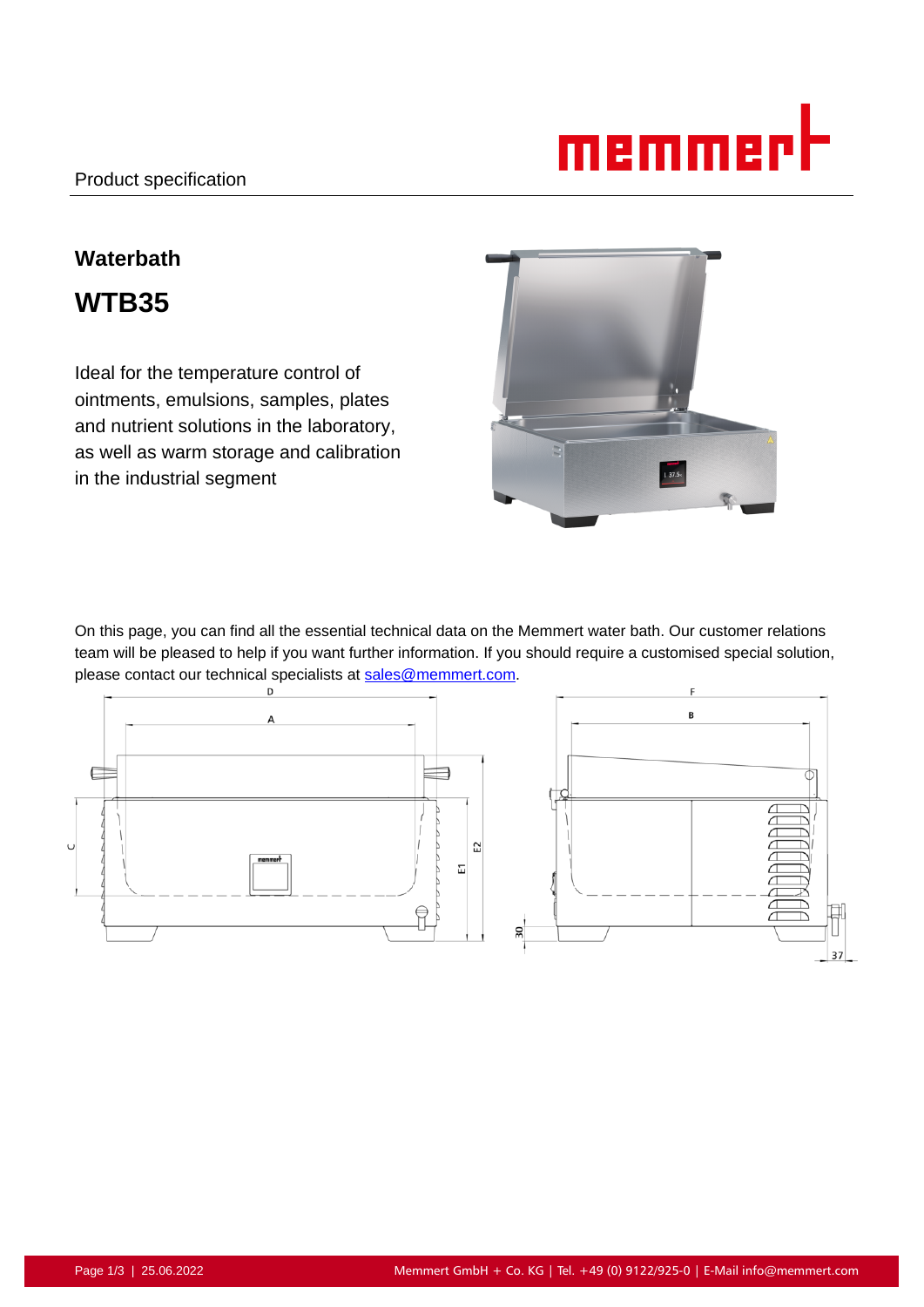## **Temperature**

| <b>Temperature sensor</b>              | digital temperature sensor, mounted on the outside of the bath               |
|----------------------------------------|------------------------------------------------------------------------------|
| Temperature                            | Setting Celsius / Fahrenheit                                                 |
| Working temperature range              | at least 5 above ambient to +100 (with cover, depending on ambient pressure) |
| Setting temperature range              | +10 to +100 $^{\circ}$ C                                                     |
| <b>Setting accuracy</b><br>temperature | 0.1 °C                                                                       |

## **Control technology**

| Calibration       | 2-point calibration                                                             |
|-------------------|---------------------------------------------------------------------------------|
| Controller        | intuitive 3.5" colour graphic display with touch screen                         |
| <b>Controller</b> | digital display of set and actual temperature and of (remaining) programme time |

#### **Safety**

| Autodiagnostic system      | microprocessor PID-temperature controllerwith integrated autodiagnostic system withfault indicator |
|----------------------------|----------------------------------------------------------------------------------------------------|
| <b>Temperature control</b> | Independent temperature limiter to switch off the heating in case of failure                       |
| <b>Temperature control</b> | individually adjustable overtemperature alarm, visual and acoustic                                 |
| <b>Temperature control</b> | two-stage safety system to prevent overtemperature                                                 |

# **Heating concept**

| Heating | corrosion-proof large-area heating on the outside of the interior |
|---------|-------------------------------------------------------------------|
|---------|-------------------------------------------------------------------|

# **Standard equipment**

| Cover        | Stainless steel gable cover                                           |
|--------------|-----------------------------------------------------------------------|
| Drain system | innovative drain system - easy to empty                               |
| Timer        | digital timer from 1 min. up to 99 hours 59 min., visual and acoustic |

## **Stainless steel interior**

| <b>Interior</b>               | Deep-drawn stainless steel tray (stainless steel W.St. 1-4301), without corners and edges for easy<br>cleaning incl. central drain (no disturbing installations) |
|-------------------------------|------------------------------------------------------------------------------------------------------------------------------------------------------------------|
| Dimensions W x H x D in<br>mm | $W_{(A)}$ x h <sub>(C)</sub> x d <sub>(B)</sub> : 602 x 150 x 482 mm                                                                                             |
| Volume                        | 37 I                                                                                                                                                             |
| Liquid level min.             | 20 mm                                                                                                                                                            |
| Liquid level max.             | $114 \text{ mm}$                                                                                                                                                 |
|                               |                                                                                                                                                                  |